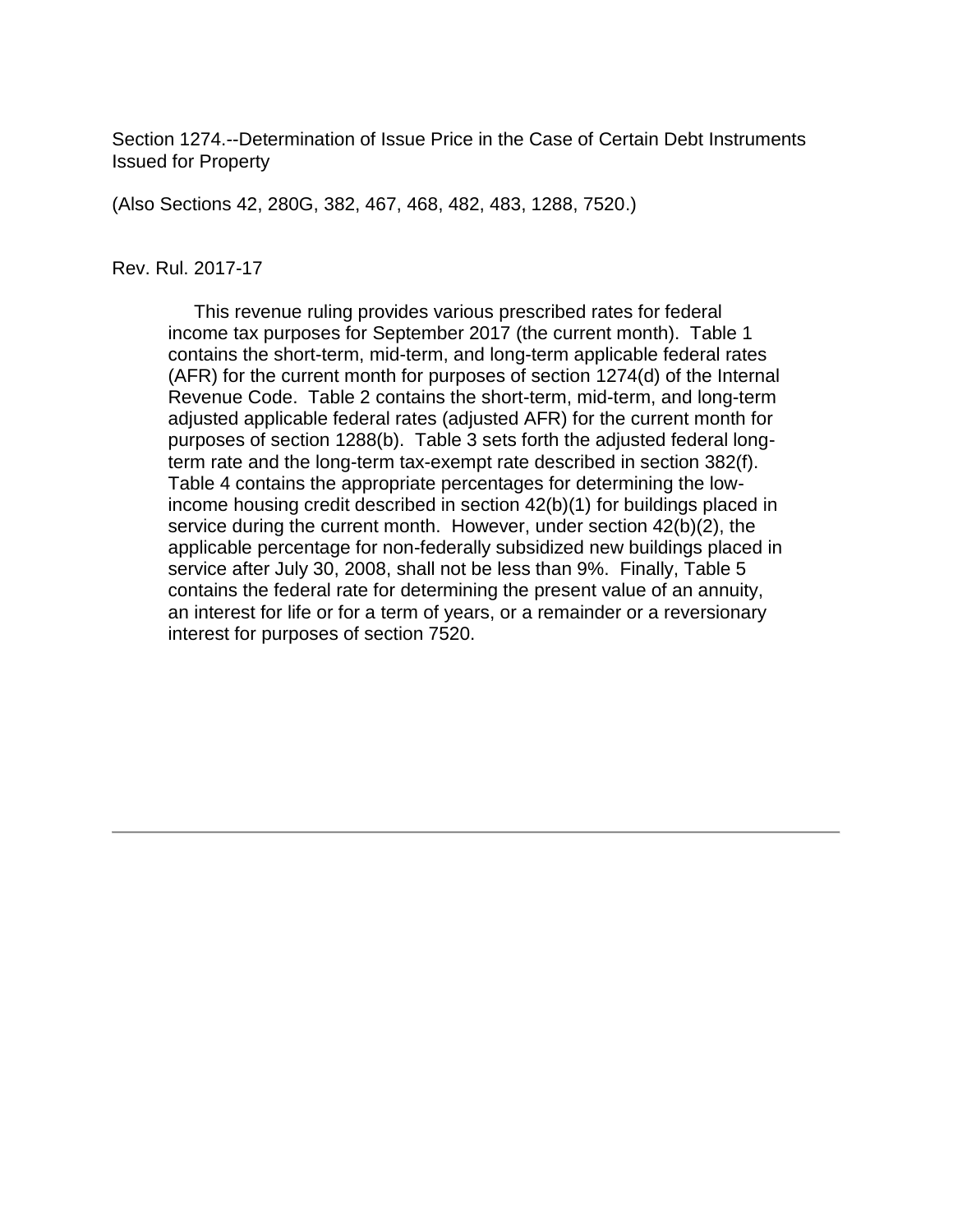## REV. RUL. 2017-17 TABLE 1

# Applicable Federal Rates (AFR) for September 2017

|          | <b>Period for Compounding</b> |            |           |         |  |  |
|----------|-------------------------------|------------|-----------|---------|--|--|
|          | Annual                        | Semiannual | Quarterly | Monthly |  |  |
|          |                               |            |           |         |  |  |
|          | Short-term                    |            |           |         |  |  |
| AFR      | 1.29%                         | 1.29%      | 1.29%     | 1.29%   |  |  |
| 110% AFR | 1.43%                         | 1.42%      | 1.42%     | 1.42%   |  |  |
| 120% AFR | 1.56%                         | 1.55%      | 1.55%     | 1.55%   |  |  |
| 130% AFR | 1.69%                         | 1.68%      | 1.68%     | 1.67%   |  |  |
|          | Mid-term                      |            |           |         |  |  |
|          |                               |            |           |         |  |  |
| AFR      | 1.94%                         | 1.93%      | 1.93%     | 1.92%   |  |  |
| 110% AFR | 2.13%                         | 2.12%      | 2.11%     | 2.11%   |  |  |
| 120% AFR | 2.33%                         | 2.32%      | 2.31%     | 2.31%   |  |  |
| 130% AFR | 2.53%                         | 2.51%      | 2.50%     | 2.50%   |  |  |
| 150% AFR | 2.92%                         | 2.90%      | 2.89%     | 2.88%   |  |  |
| 175% AFR | 3.41%                         | 3.38%      | 3.37%     | 3.36%   |  |  |
|          | Long-term                     |            |           |         |  |  |
|          |                               |            |           |         |  |  |
| AFR      | 2.60%                         | 2.58%      | 2.57%     | 2.57%   |  |  |
| 110% AFR | 2.86%                         | 2.84%      | 2.83%     | 2.82%   |  |  |
| 120% AFR | 3.12%                         | 3.10%      | 3.09%     | 3.08%   |  |  |
| 130% AFR | 3.38%                         | 3.35%      | 3.34%     | 3.33%   |  |  |
|          |                               |            |           |         |  |  |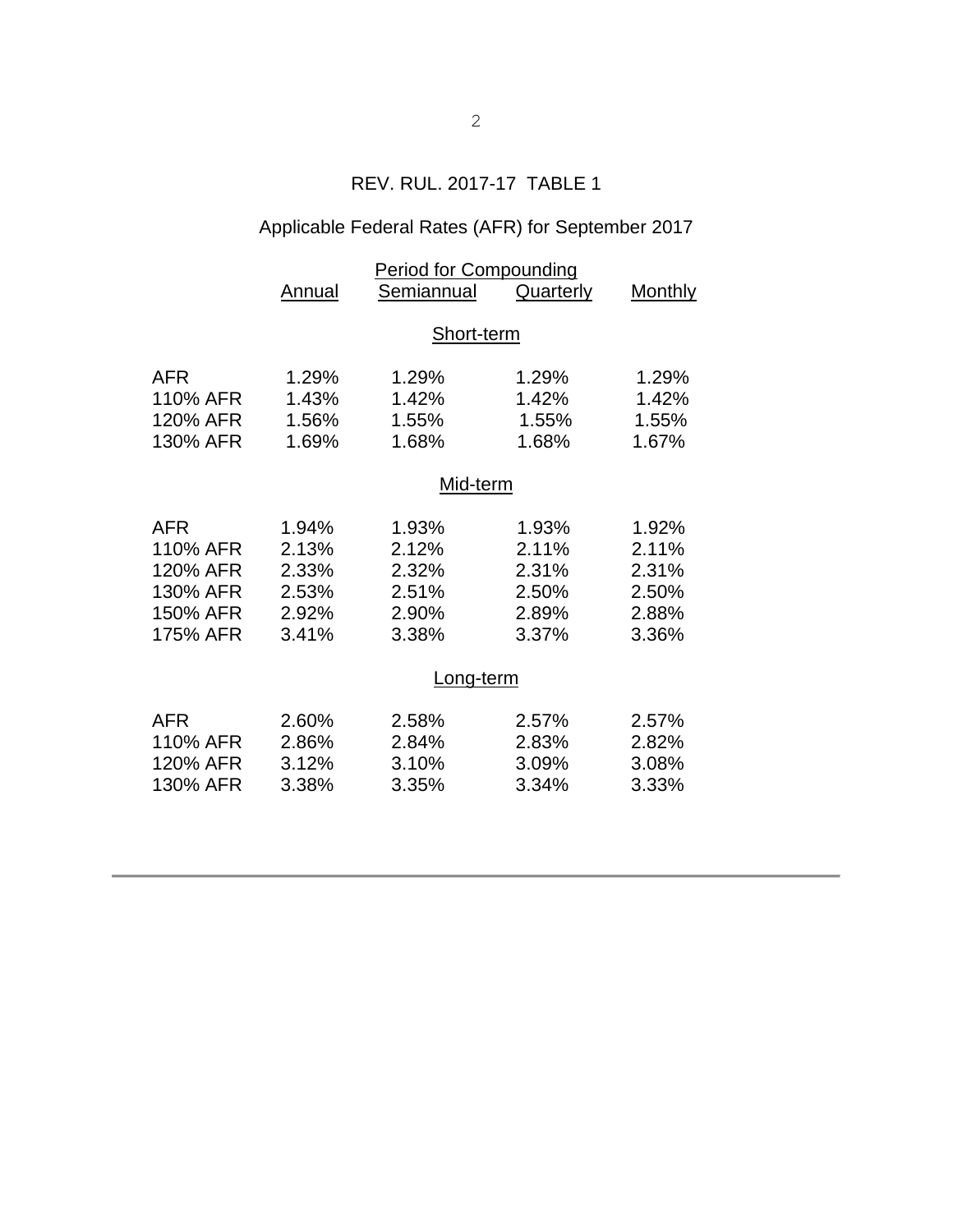### REV. RUL. 2017-17 TABLE 2

# Adjusted AFR for September 2017

|                            | Annual | <b>Period for Compounding</b><br>Semiannual | Quarterly | Monthly |
|----------------------------|--------|---------------------------------------------|-----------|---------|
| Short-term<br>adjusted AFR | .96%   | .96%                                        | .96%      | .96%    |
| Mid-term<br>adjusted AFR   | 1.45%  | 1.44%                                       | 1.44%     | 1.44%   |
| Long-term<br>adjusted AFR  | 1.93%  | 1.92%                                       | 1.92%     | 1.91%   |

### REV. RUL. 2017-17 TABLE 3

| Rates Under Section 382 for September 2017                                                                                                                                           |       |
|--------------------------------------------------------------------------------------------------------------------------------------------------------------------------------------|-------|
| Adjusted federal long-term rate for the current month                                                                                                                                | 1.93% |
| Long-term tax-exempt rate for ownership changes during the<br>current month (the highest of the adjusted federal long-term<br>rates for the current month and the prior two months.) | 1.93% |